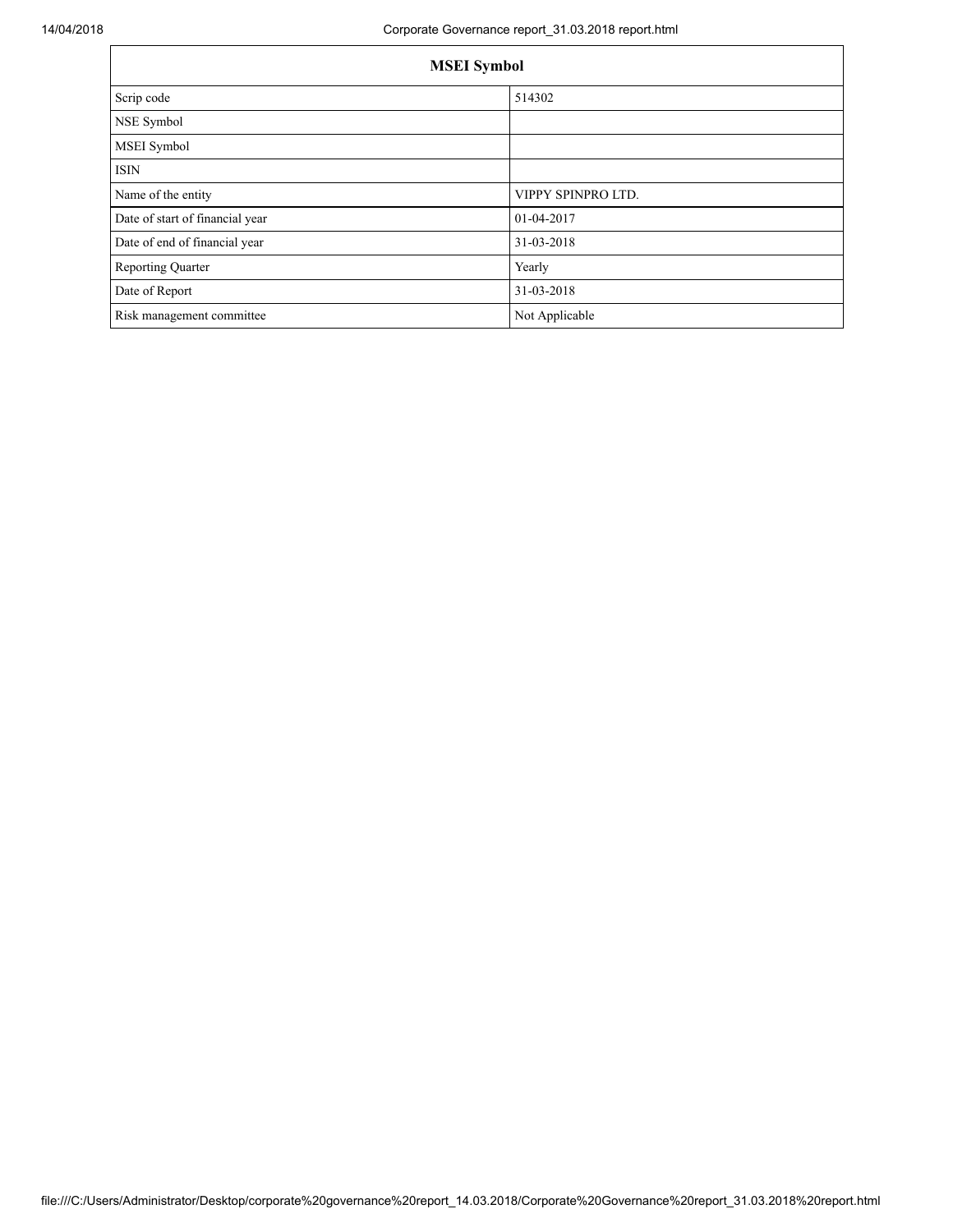| Annexure I                                                                                |  |
|-------------------------------------------------------------------------------------------|--|
| Annexure I to be submitted by listed entity on quarterly basis                            |  |
| <b>I. Composition of Board of Directors</b>                                               |  |
| Disclosure of notes on composition of board of directors explanatory                      |  |
| Is there any change in information of board of directors compare to previous quarter   No |  |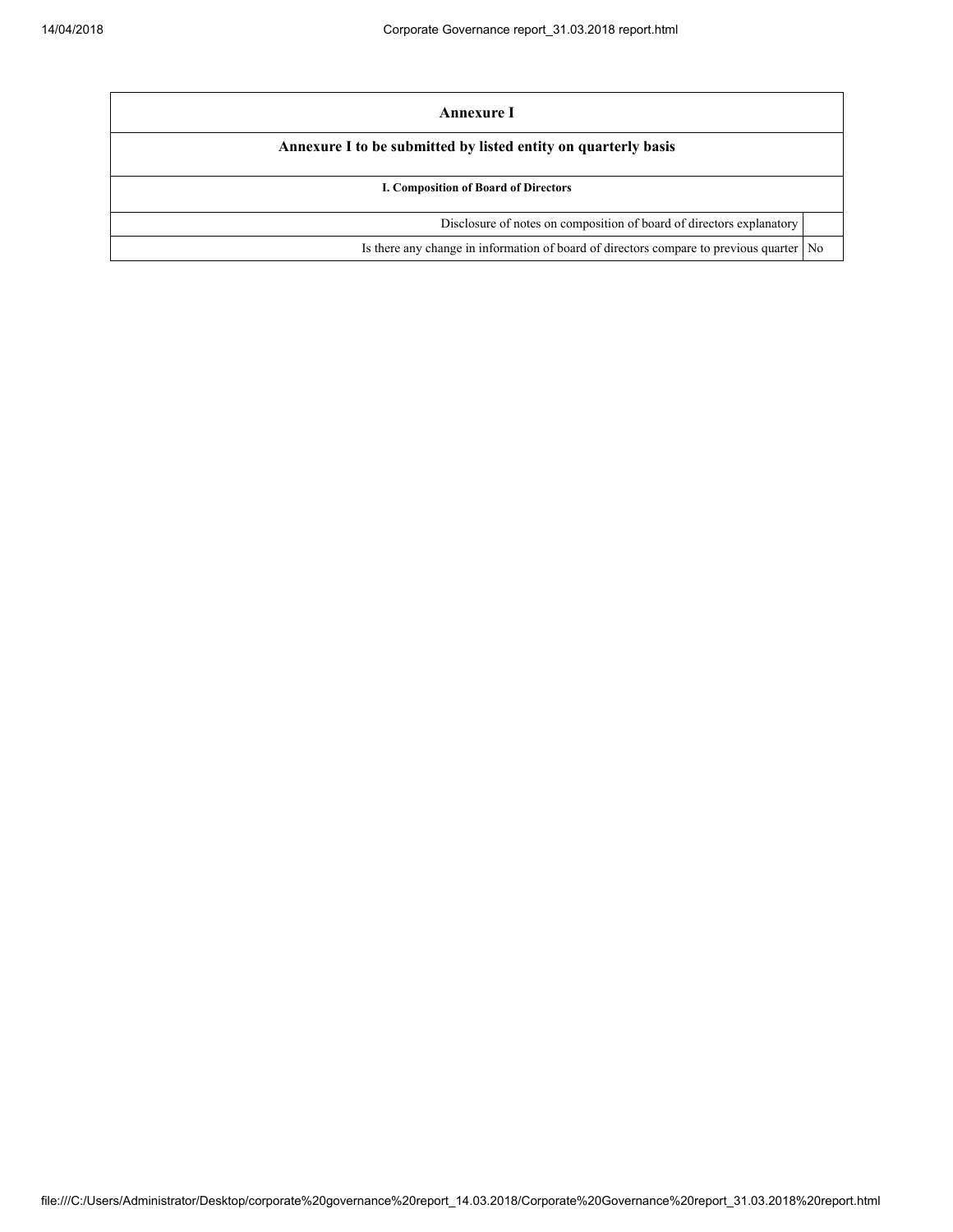| Annexure 1                                                                        |  |  |
|-----------------------------------------------------------------------------------|--|--|
| <b>II. Composition of Committees</b>                                              |  |  |
| Disclosure of notes on composition of committees explanatory                      |  |  |
| Is there any change in information of committees compare to previous quarter   No |  |  |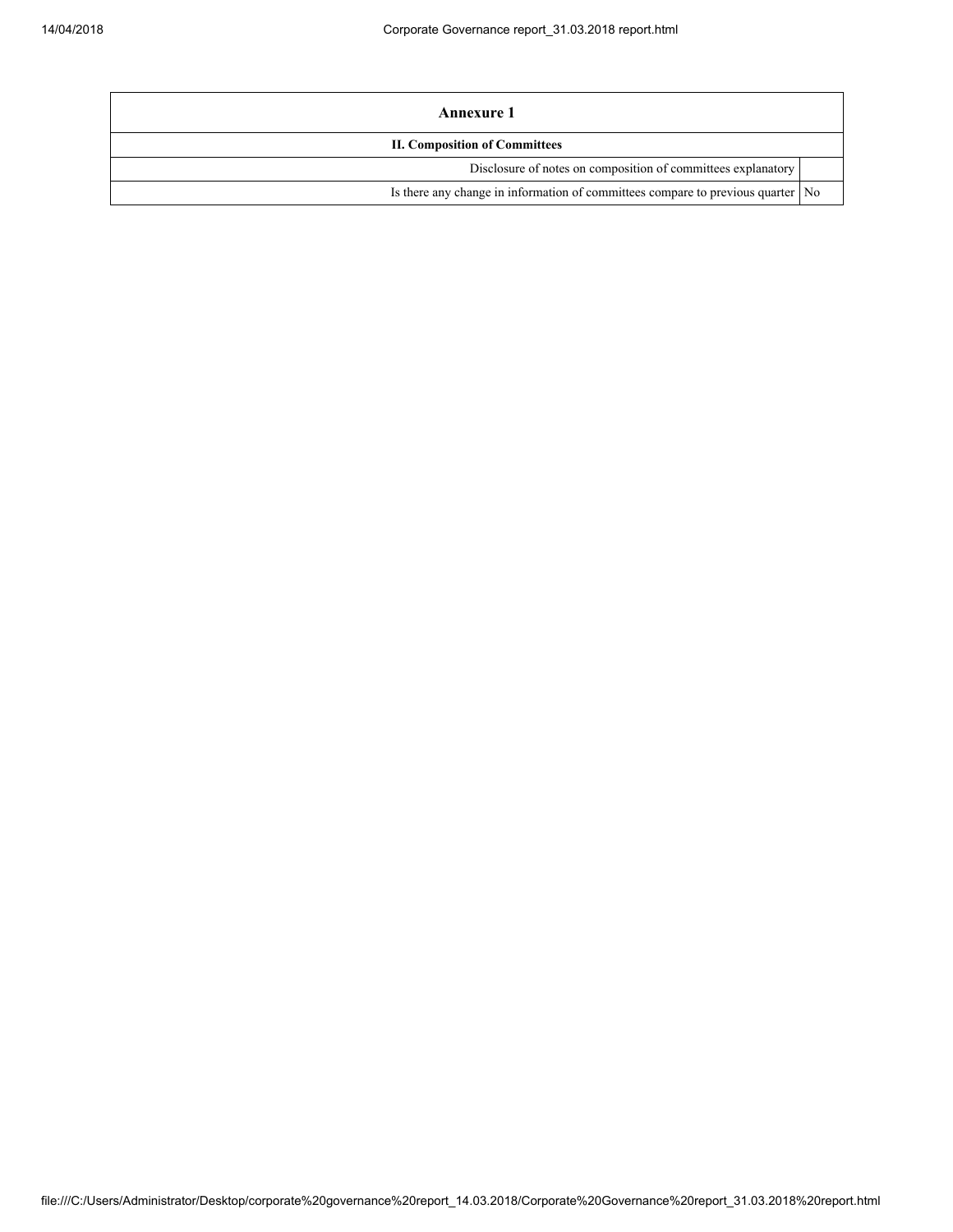| Audit Committee Details |            |                           |                         |                         |         |  |
|-------------------------|------------|---------------------------|-------------------------|-------------------------|---------|--|
| <b>Sr</b>               | DIN Number | Name of Committee members | Category 1 of directors | Category 2 of directors | Remarks |  |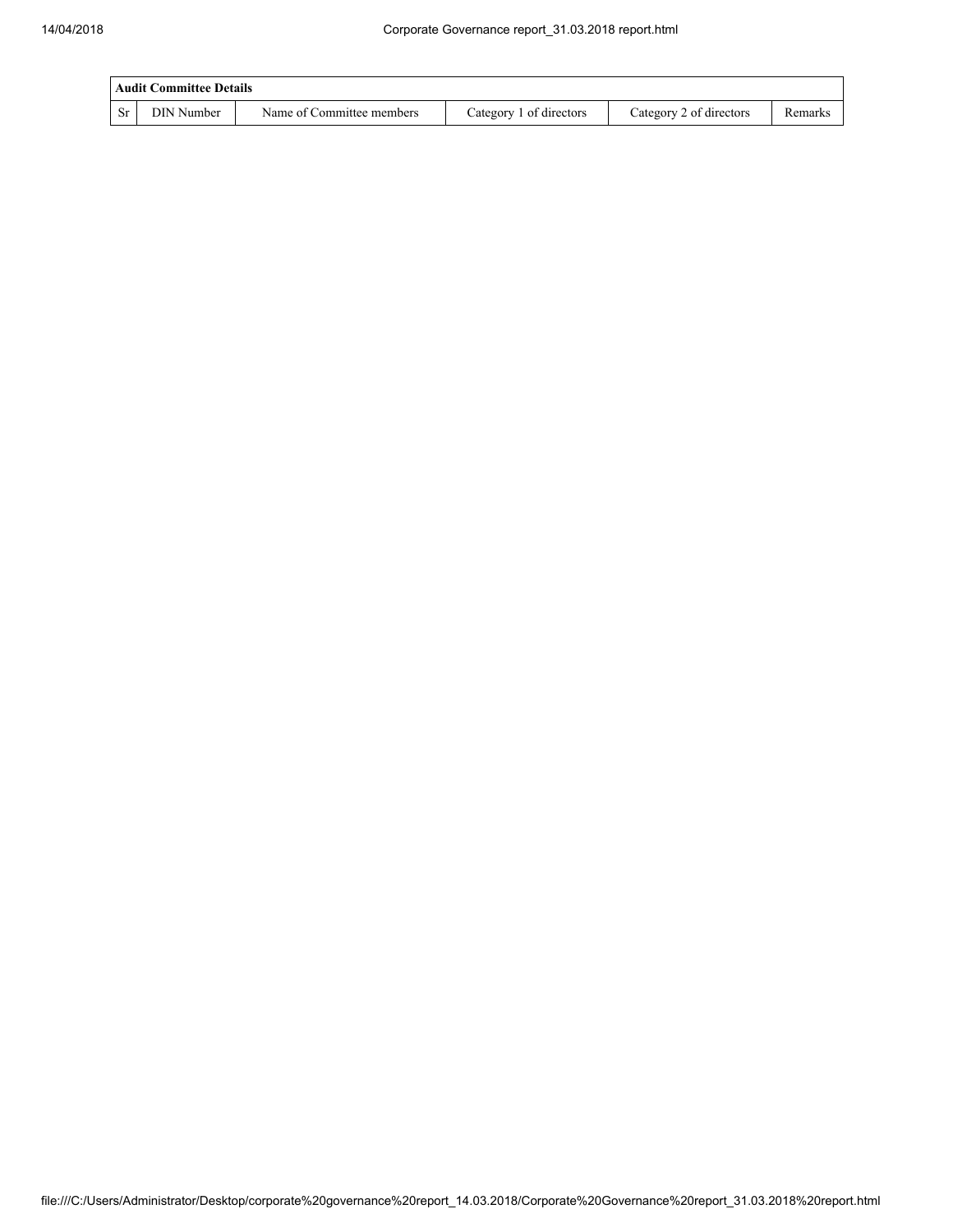|           | Nomination and remuneration committee |                           |                         |                         |         |  |  |
|-----------|---------------------------------------|---------------------------|-------------------------|-------------------------|---------|--|--|
| <b>Sr</b> | DIN Number                            | Name of Committee members | Category 1 of directors | Category 2 of directors | Remarks |  |  |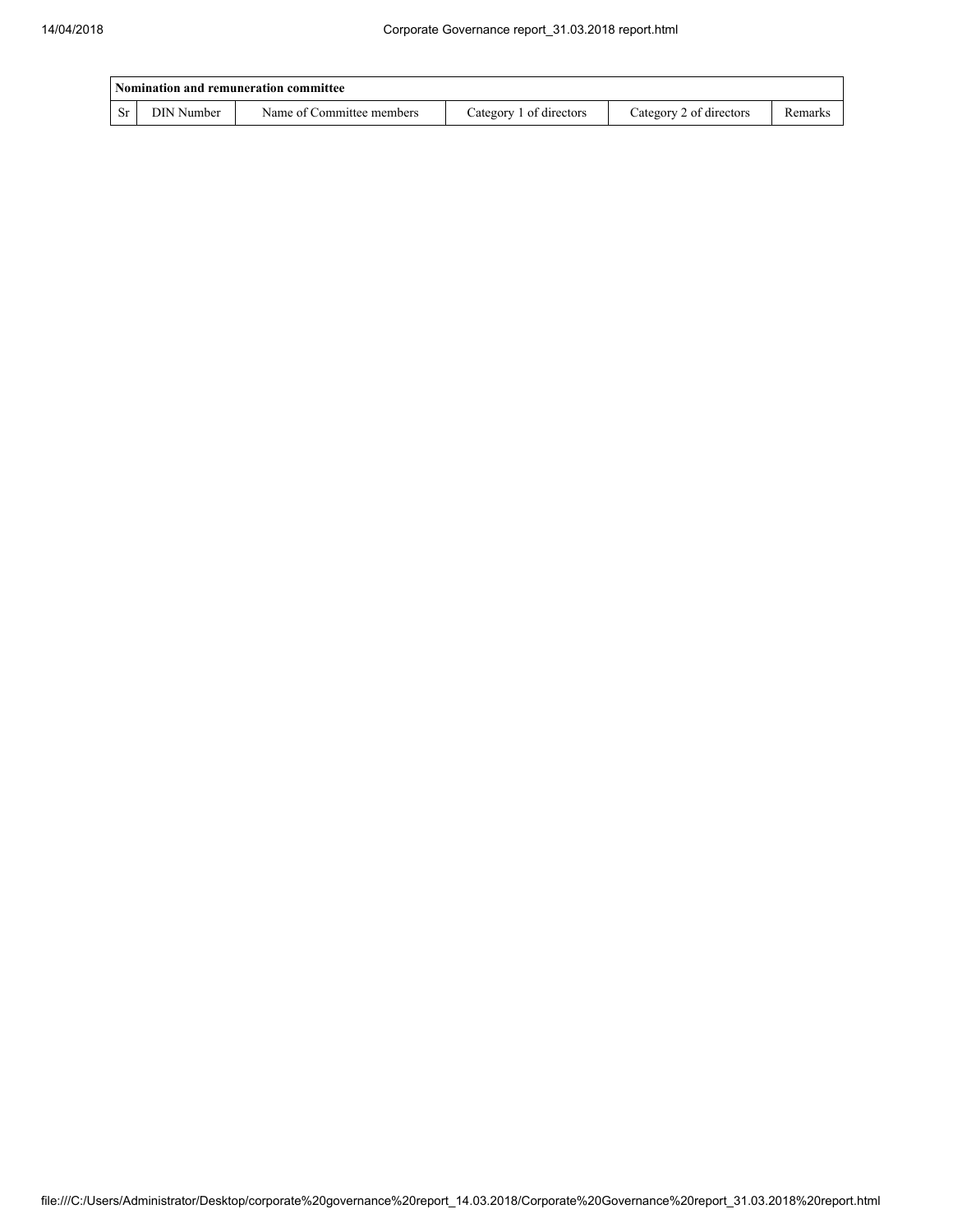| <b>Stakeholders Relationship Committee</b> |            |                           |                         |                         |         |  |
|--------------------------------------------|------------|---------------------------|-------------------------|-------------------------|---------|--|
| <b>Sr</b>                                  | DIN Number | Name of Committee members | Category 1 of directors | Category 2 of directors | Remarks |  |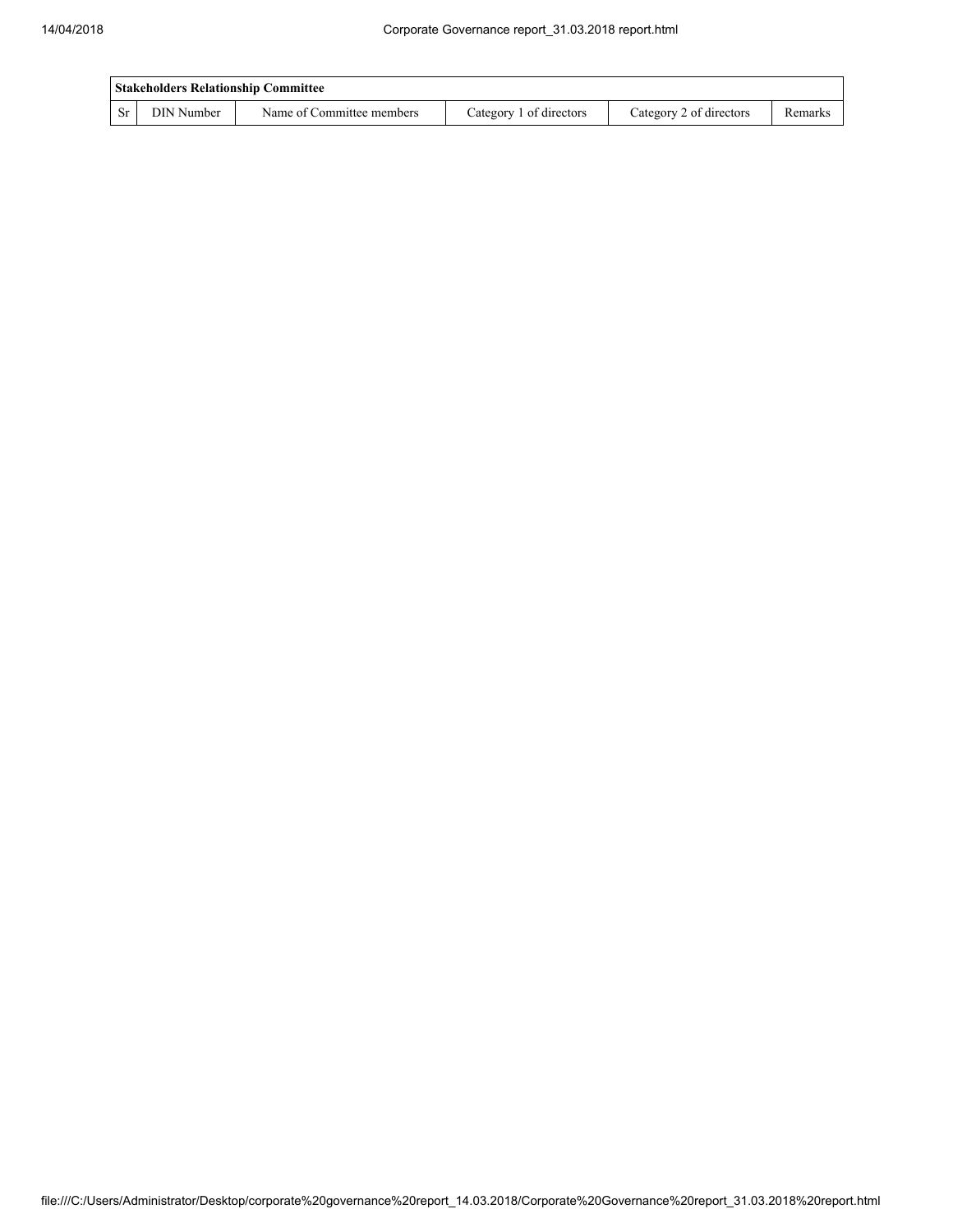| <b>Risk Management Committee</b> |            |                           |                         |                         |         |  |
|----------------------------------|------------|---------------------------|-------------------------|-------------------------|---------|--|
| -Sr                              | DIN Number | Name of Committee members | Category 1 of directors | Category 2 of directors | Remarks |  |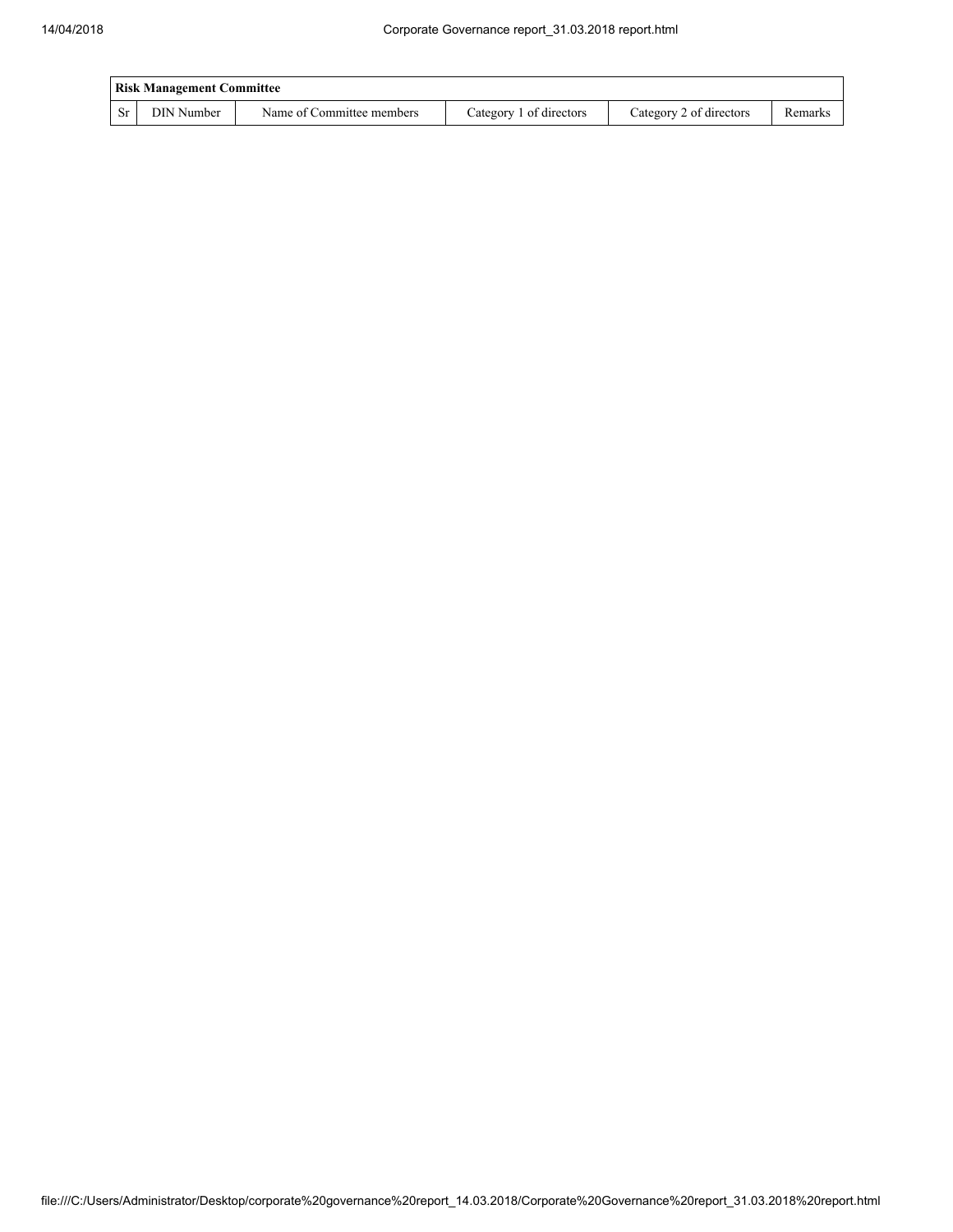|     | Corporate Social Responsibility Committee |                           |                         |                         |         |  |
|-----|-------------------------------------------|---------------------------|-------------------------|-------------------------|---------|--|
| -Sr | DIN Number                                | Name of Committee members | Category 1 of directors | Category 2 of directors | Remarks |  |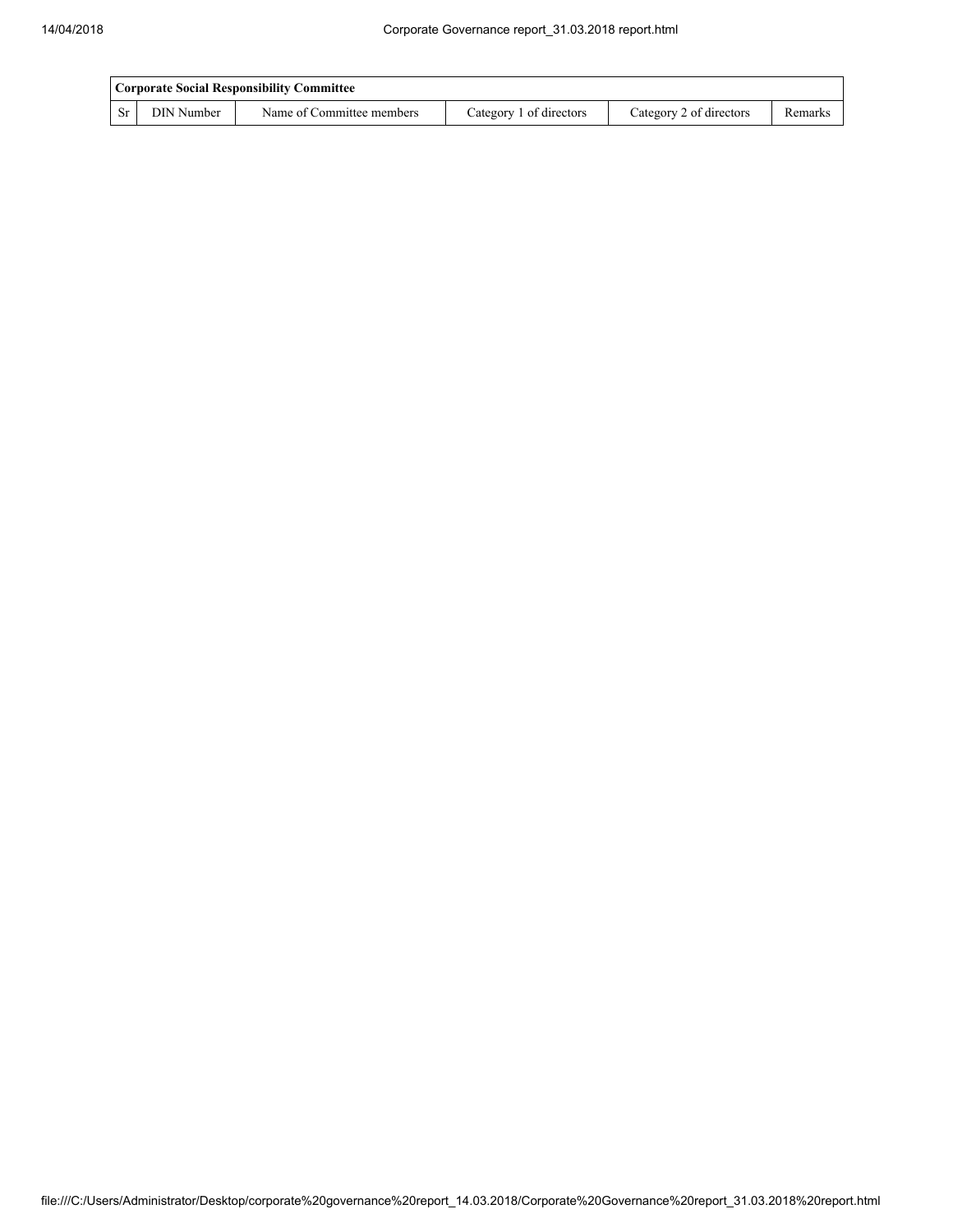| <b>Other Committee</b> |  |                                                                                                                                     |  |  |  |  |
|------------------------|--|-------------------------------------------------------------------------------------------------------------------------------------|--|--|--|--|
|                        |  | Sr   DIN Number   Name of Committee members   Name of other committee   Category 1 of directors   Category 2 of directors   Remarks |  |  |  |  |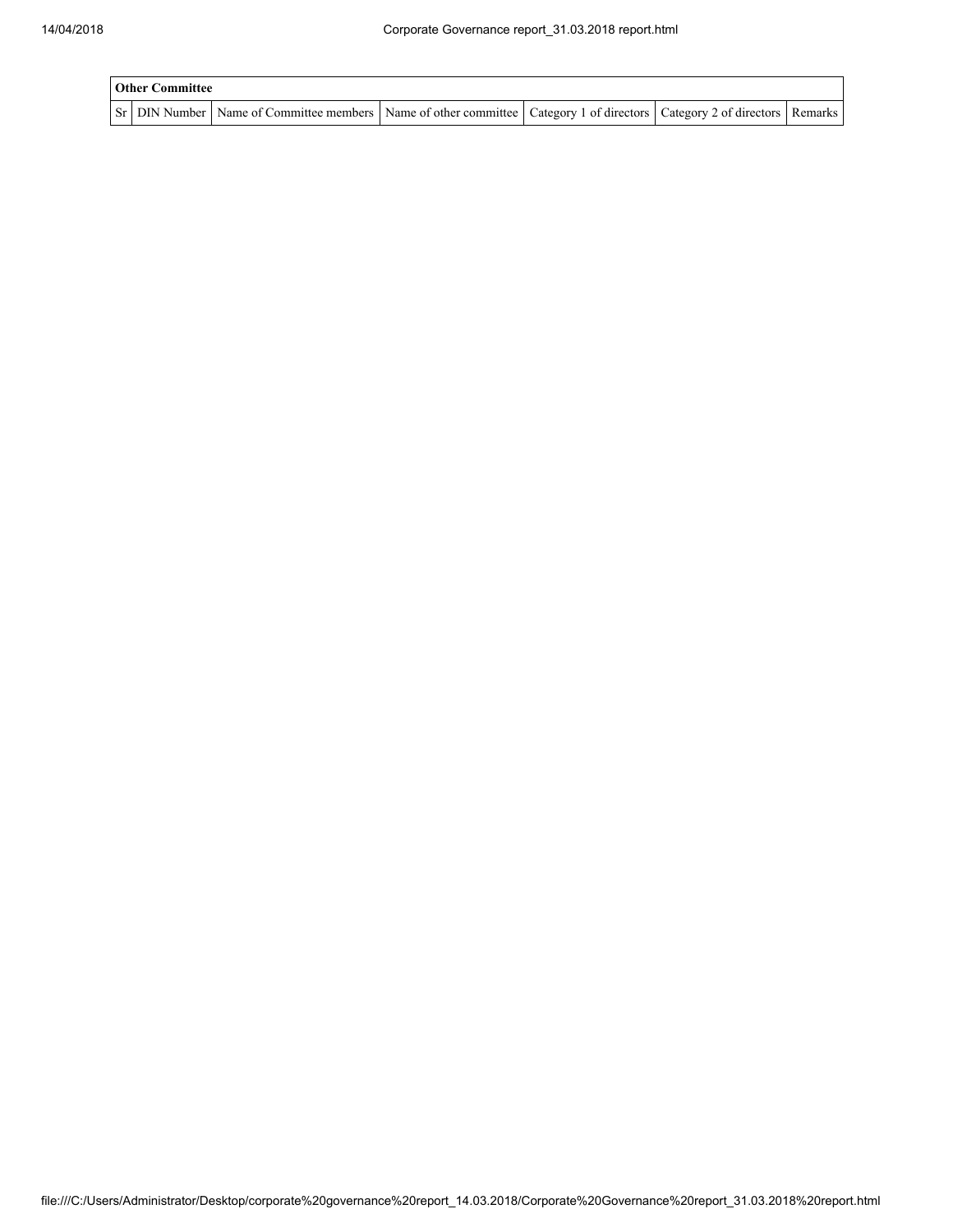|                | Annexure 1                                             |                                                                  |                                                                |  |  |  |  |  |
|----------------|--------------------------------------------------------|------------------------------------------------------------------|----------------------------------------------------------------|--|--|--|--|--|
|                | <b>Annexure 1</b>                                      |                                                                  |                                                                |  |  |  |  |  |
|                | <b>III. Meeting of Board of Directors</b>              |                                                                  |                                                                |  |  |  |  |  |
|                |                                                        | Disclosure of notes on meeting of board of directors explanatory |                                                                |  |  |  |  |  |
| <b>Sr</b>      | Date(s) of meeting (if any) in the<br>previous quarter | $Date(s)$ of meeting (if any) in the<br>current quarter          | Maximum gap between any two consecutive (in<br>number of days) |  |  |  |  |  |
| 1              | 11-11-2017                                             |                                                                  |                                                                |  |  |  |  |  |
| $\overline{2}$ | 23-11-2017                                             |                                                                  | 11                                                             |  |  |  |  |  |
| 3              | 02-12-2017                                             |                                                                  | 8                                                              |  |  |  |  |  |
| $\overline{4}$ | 13-12-2017                                             |                                                                  | 10                                                             |  |  |  |  |  |
| 5              |                                                        | 20-01-2018                                                       | 37                                                             |  |  |  |  |  |
| 6              |                                                        | 14-02-2018                                                       | 24                                                             |  |  |  |  |  |
| 7              |                                                        | 14-03-2018                                                       | 27                                                             |  |  |  |  |  |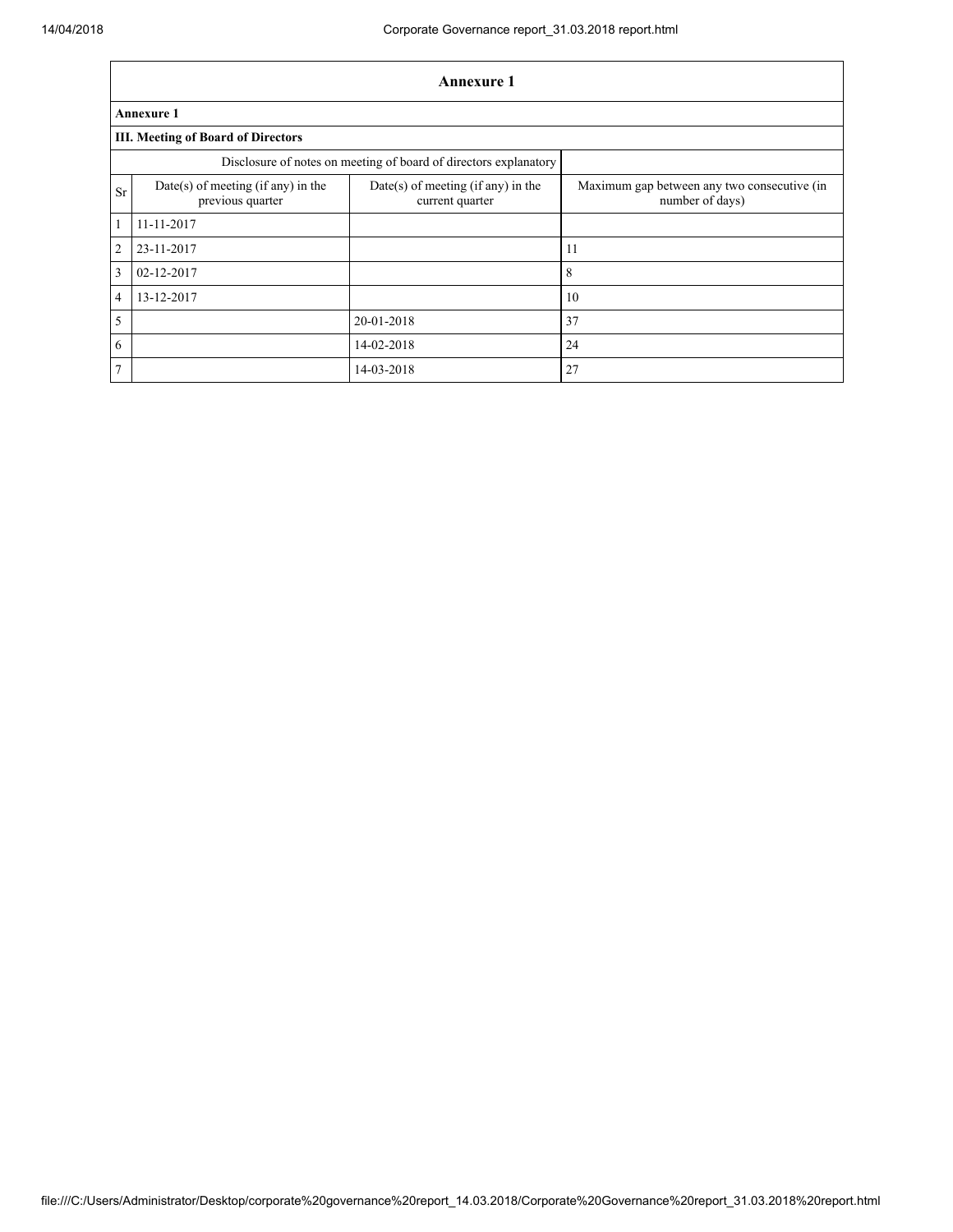|                                                          | <b>Annexure 1</b>                                |                                                                     |                                                     |                                 |                                                                     |                                                                               |                               |  |  |
|----------------------------------------------------------|--------------------------------------------------|---------------------------------------------------------------------|-----------------------------------------------------|---------------------------------|---------------------------------------------------------------------|-------------------------------------------------------------------------------|-------------------------------|--|--|
|                                                          | <b>IV. Meeting of Committees</b>                 |                                                                     |                                                     |                                 |                                                                     |                                                                               |                               |  |  |
| Disclosure of notes on meeting of committees explanatory |                                                  |                                                                     |                                                     |                                 |                                                                     |                                                                               |                               |  |  |
| <b>Sr</b>                                                | Name of<br>Committee                             | $Date(s)$ of meeting<br>of the committee in<br>the relevant quarter | Whether<br>requirement of<br>Ouorum met<br>(Yes/No) | Requirement<br>of Ouorum<br>met | $Date(s)$ of meeting<br>of the committee in<br>the previous quarter | Maximum gap between<br>any two consecutive<br>meetings (in number of<br>days) | Name of<br>other<br>committee |  |  |
|                                                          | Audit<br>Committee                               | 14-02-2018                                                          | Yes                                                 |                                 | 13-12-2017                                                          | 62                                                                            |                               |  |  |
| $\overline{2}$                                           | Nomination<br>and<br>remuneration<br>committee   | 14-02-2018                                                          | <b>Yes</b>                                          |                                 | $11 - 11 - 2017$                                                    | 94                                                                            |                               |  |  |
| $\overline{3}$                                           | <b>Stakeholders</b><br>Relationship<br>Committee | 14-02-2018                                                          | Yes                                                 | 2                               | 13-12-2017                                                          | 62                                                                            |                               |  |  |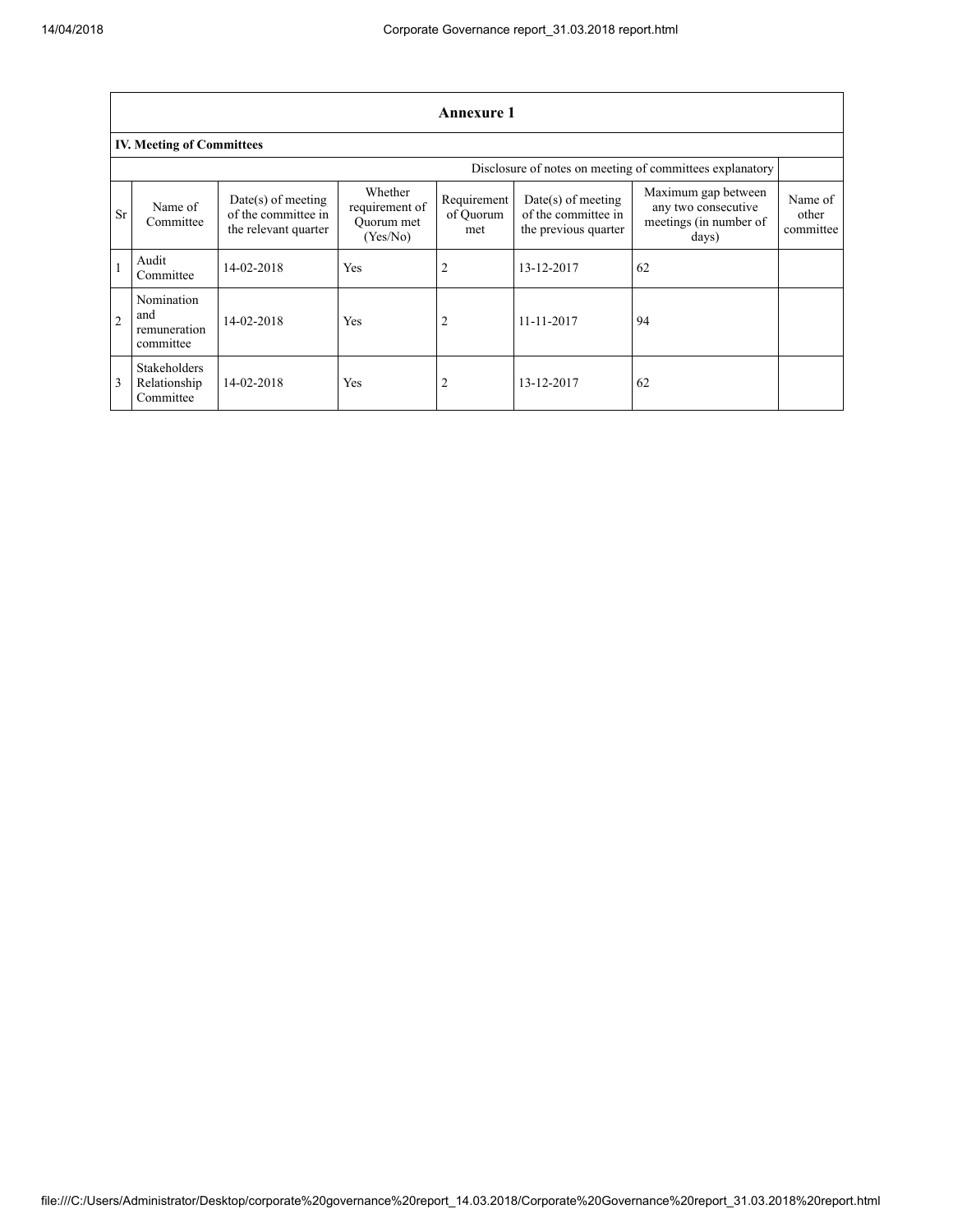|                | Annexure 1                                                                                                |                                  |                                                                    |  |  |  |
|----------------|-----------------------------------------------------------------------------------------------------------|----------------------------------|--------------------------------------------------------------------|--|--|--|
|                | V. Related Party Transactions                                                                             |                                  |                                                                    |  |  |  |
|                | Subject                                                                                                   | Compliance status<br>(Yes/No/NA) | If status is "No" details of non-<br>compliance may be given here. |  |  |  |
|                | Whether prior approval of audit committee obtained                                                        | NA                               |                                                                    |  |  |  |
| $\overline{2}$ | Whether shareholder approval obtained for material RPT                                                    | NA                               |                                                                    |  |  |  |
| $\mathcal{F}$  | Whether details of RPT entered into pursuant to omnibus approval<br>have been reviewed by Audit Committee | <b>NA</b>                        |                                                                    |  |  |  |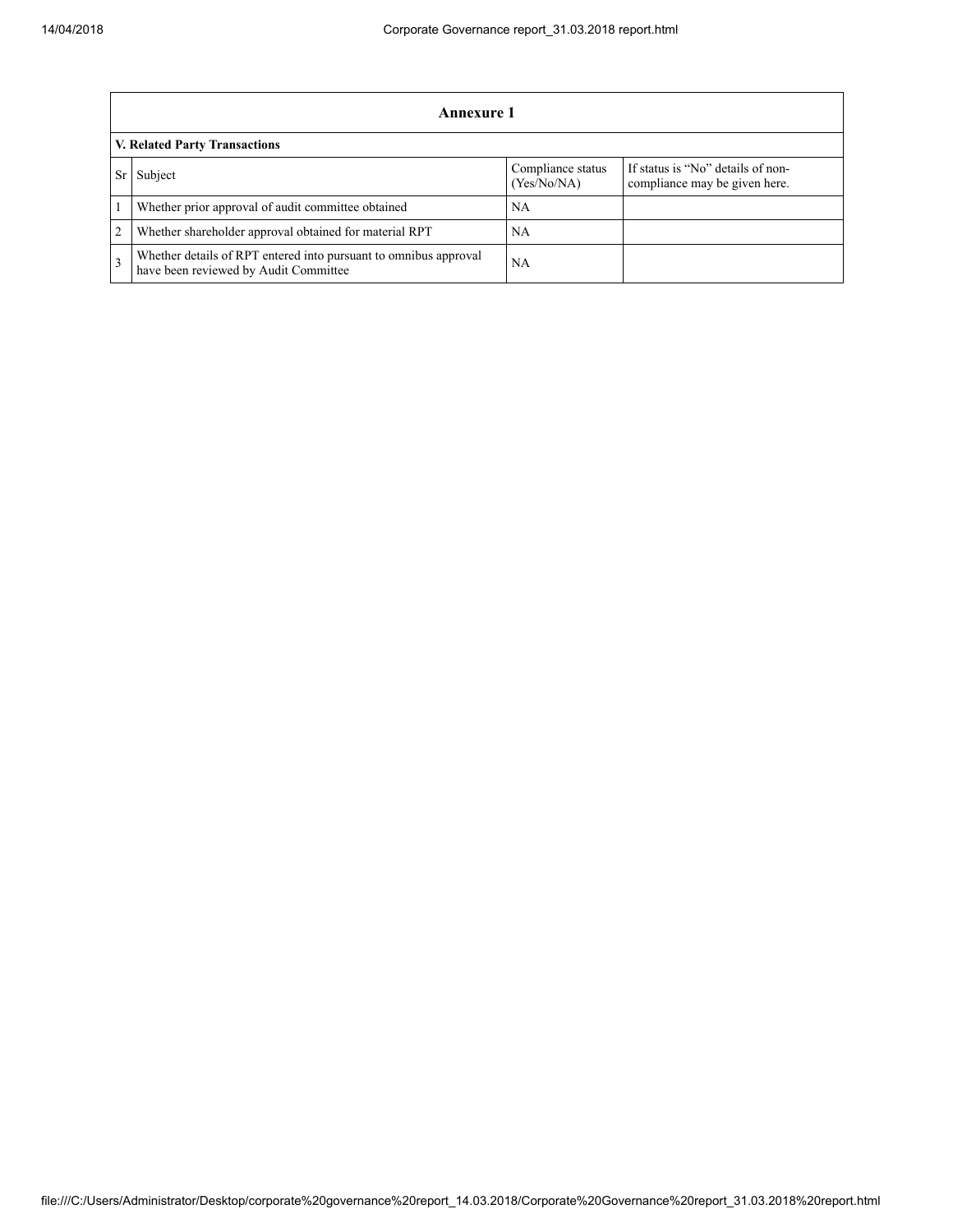|                | <b>Annexure 1</b>                                                                                                                                                                                               |                               |  |  |
|----------------|-----------------------------------------------------------------------------------------------------------------------------------------------------------------------------------------------------------------|-------------------------------|--|--|
|                | <b>VI. Affirmations</b>                                                                                                                                                                                         |                               |  |  |
| Sr             | Subject                                                                                                                                                                                                         | Compliance<br>status (Yes/No) |  |  |
|                | The composition of Board of Directors is in terms of SEBI (Listing obligations and disclosure requirements)<br>Regulations, 2015                                                                                | Yes                           |  |  |
| $\overline{2}$ | The composition of the following committees is in terms of SEBI(Listing obligations and disclosure requirements)<br>Regulations, 2015 a. Audit Committee                                                        | Yes                           |  |  |
| 3              | The composition of the following committees is in terms of SEBI(Listing obligations and disclosure requirements)<br>Regulations, 2015. b. Nomination & remuneration committee                                   | <b>Yes</b>                    |  |  |
| $\overline{4}$ | The composition of the following committees is in terms of SEBI(Listing obligations and disclosure requirements)<br>Regulations, 2015. c. Stakeholders relationship committee                                   | Yes                           |  |  |
| 5              | The composition of the following committees is in terms of SEBI(Listing obligations and disclosure requirements)<br>Regulations, 2015. d. Risk management committee (applicable to the top 100 listed entities) | <b>NA</b>                     |  |  |
| 6              | The committee members have been made aware of their powers, role and responsibilities as specified in SEBI<br>(Listing obligations and disclosure requirements) Regulations, 2015.                              | Yes                           |  |  |
| $\overline{7}$ | The meetings of the board of directors and the above committees have been conducted in the manner as specified in<br>SEBI (Listing obligations and disclosure requirements) Regulations, 2015.                  | Yes                           |  |  |
| 8              | This report and/or the report submitted in the previous quarter has been placed before Board of Directors.                                                                                                      | Yes                           |  |  |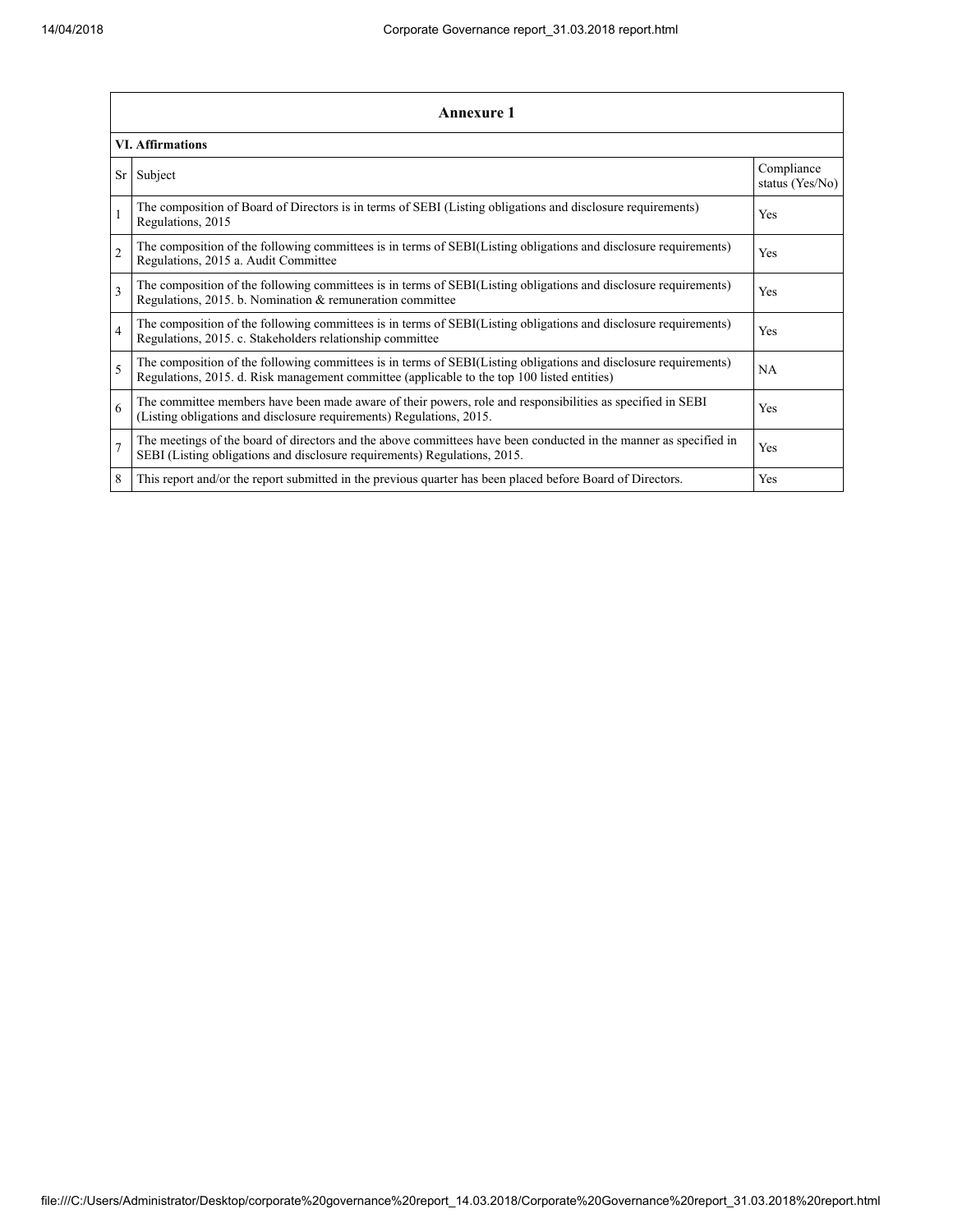| <b>Annexure 1</b> |                   |                      |  |
|-------------------|-------------------|----------------------|--|
| <b>Sr</b>         | Subject           | Compliance status    |  |
|                   | Name of signatory | Satyanarayan Patidar |  |
|                   | Designation       | Company Secretary    |  |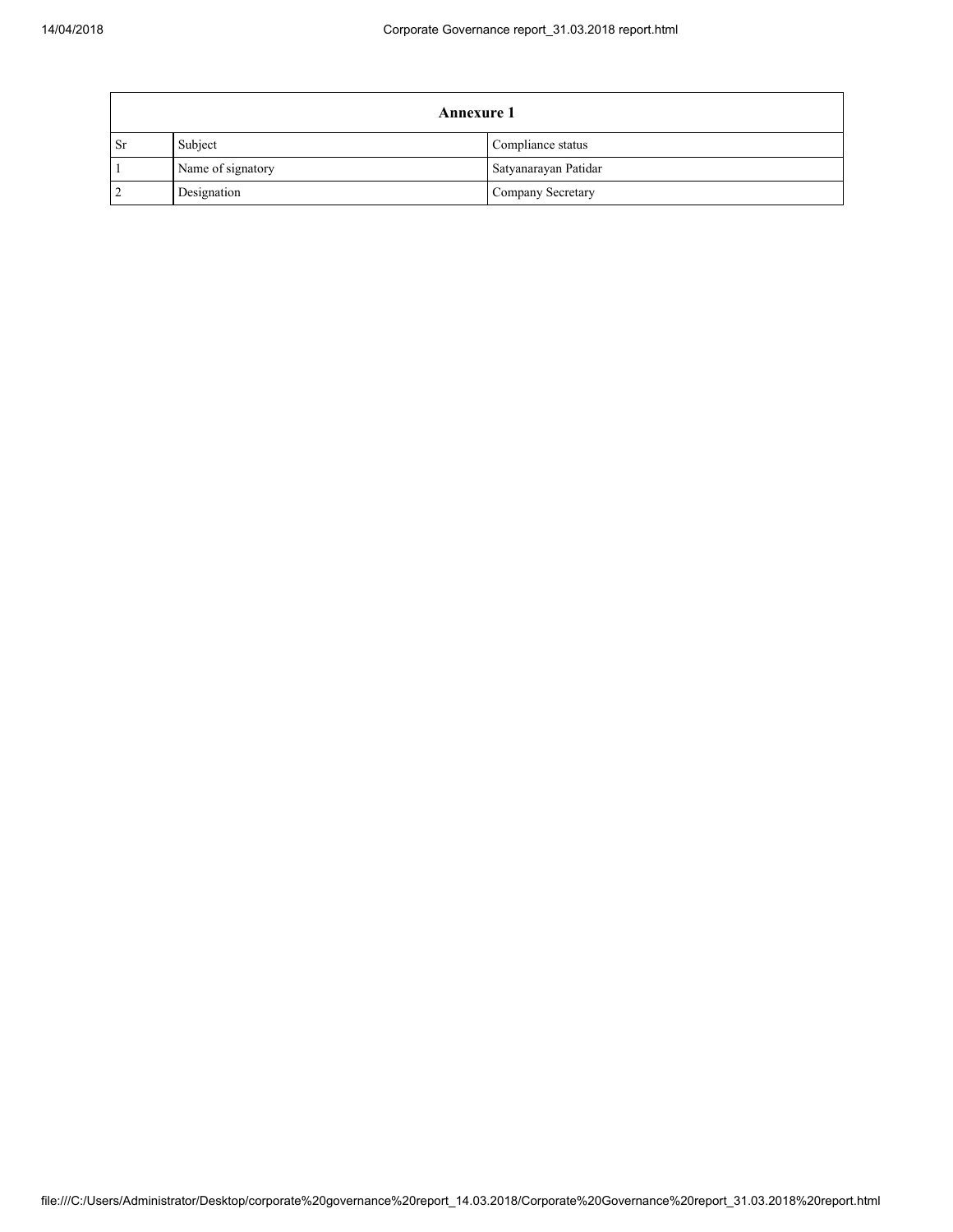|                         | Annexure II                                                                |                                  |                                                                                                                 |                      |  |
|-------------------------|----------------------------------------------------------------------------|----------------------------------|-----------------------------------------------------------------------------------------------------------------|----------------------|--|
|                         |                                                                            |                                  | Annexure II to be submitted by listed entity at the end of the financial year (for the whole of financial year) |                      |  |
|                         | I. Disclosure on website in terms of Listing Regulations                   |                                  |                                                                                                                 |                      |  |
| <b>Sr</b>               | Item                                                                       | Compliance status<br>(Yes/No/NA) | If status is "No" details of non-<br>compliance may be given here.                                              | Web address          |  |
|                         | Details of business                                                        | Yes                              |                                                                                                                 | www.vippyspinpro.com |  |
| $\overline{c}$          | Terms and conditions of appointment of<br>independent directors            | Yes                              |                                                                                                                 | www.vippyspinpro.com |  |
| $\overline{\mathbf{3}}$ | Composition of various committees of board<br>of directors                 | Yes                              |                                                                                                                 | www.vippyspinpro.com |  |
| $\overline{4}$          | Code of conduct of board of directors and<br>senior management personnel   | Yes                              |                                                                                                                 | www.vippyspinpro.com |  |
| 5                       | Details of establishment of vigil mechanism/<br>Whistle Blower policy      | Yes                              |                                                                                                                 | www.vippyspinpro.com |  |
| 6                       | Criteria of making payments to non-<br>executive directors                 | NA                               |                                                                                                                 |                      |  |
| $\overline{7}$          | Policy on dealing with related party<br>transactions                       | Yes                              |                                                                                                                 | www.vippyspinpro.com |  |
| 8                       | Policy for determining 'material' subsidiaries                             | <b>NA</b>                        |                                                                                                                 |                      |  |
| $\Omega$                | Details of familiarization programmes<br>imparted to independent directors | Yes                              |                                                                                                                 | www.vippyspinpro.com |  |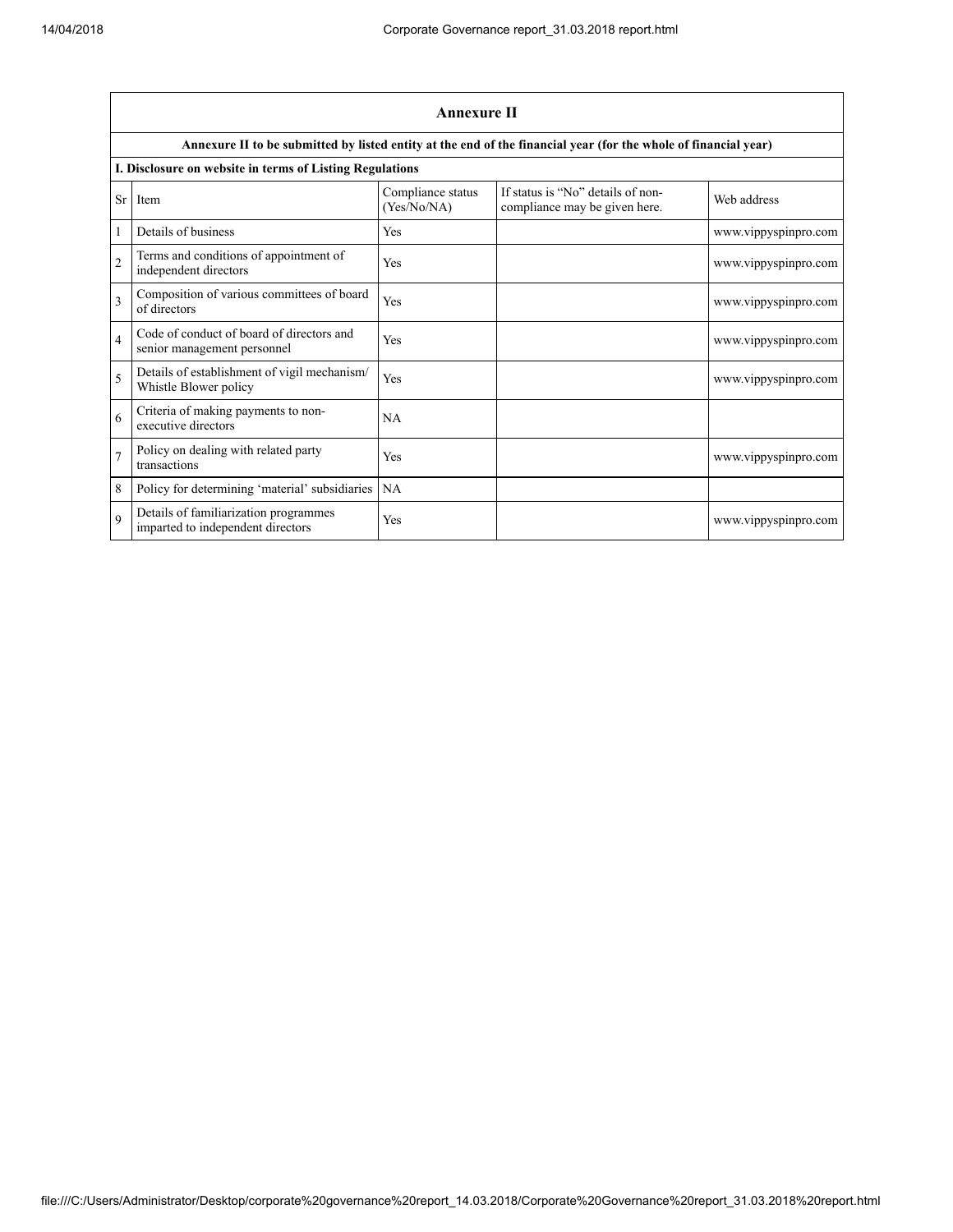|                 | <b>Annexure II</b>                                                                                                                            |                                     |                                                                      |                      |  |
|-----------------|-----------------------------------------------------------------------------------------------------------------------------------------------|-------------------------------------|----------------------------------------------------------------------|----------------------|--|
|                 | Annexure II to be submitted by listed entity at the end of the financial year (for the whole of financial year)                               |                                     |                                                                      |                      |  |
|                 | I. Disclosure on website in terms of Listing Regulations                                                                                      |                                     |                                                                      |                      |  |
| <b>Sr</b>       | Item                                                                                                                                          | Compliance<br>status<br>(Yes/No/NA) | If status is "No" details of<br>non-compliance may be<br>given here. | Web address          |  |
| 10              | Contact information of the designated officials of the listed<br>entity who are responsible for assisting and handling<br>investor grievances | Yes                                 |                                                                      | www.vippyspinpro.com |  |
| 11              | email address for grievance redressal and other relevant<br>details                                                                           | Yes                                 |                                                                      | www.vippyspinpro.com |  |
| 12              | Financial results                                                                                                                             | Yes                                 |                                                                      | www.vippyspinpro.com |  |
| 13              | Shareholding pattern                                                                                                                          | Yes                                 |                                                                      | www.vippyspinpro.com |  |
| 14              | Details of agreements entered into with the media<br>companies and/or their associates                                                        | NA                                  |                                                                      |                      |  |
| 15 <sup>1</sup> | New name and the old name of the listed entity                                                                                                | NA                                  |                                                                      |                      |  |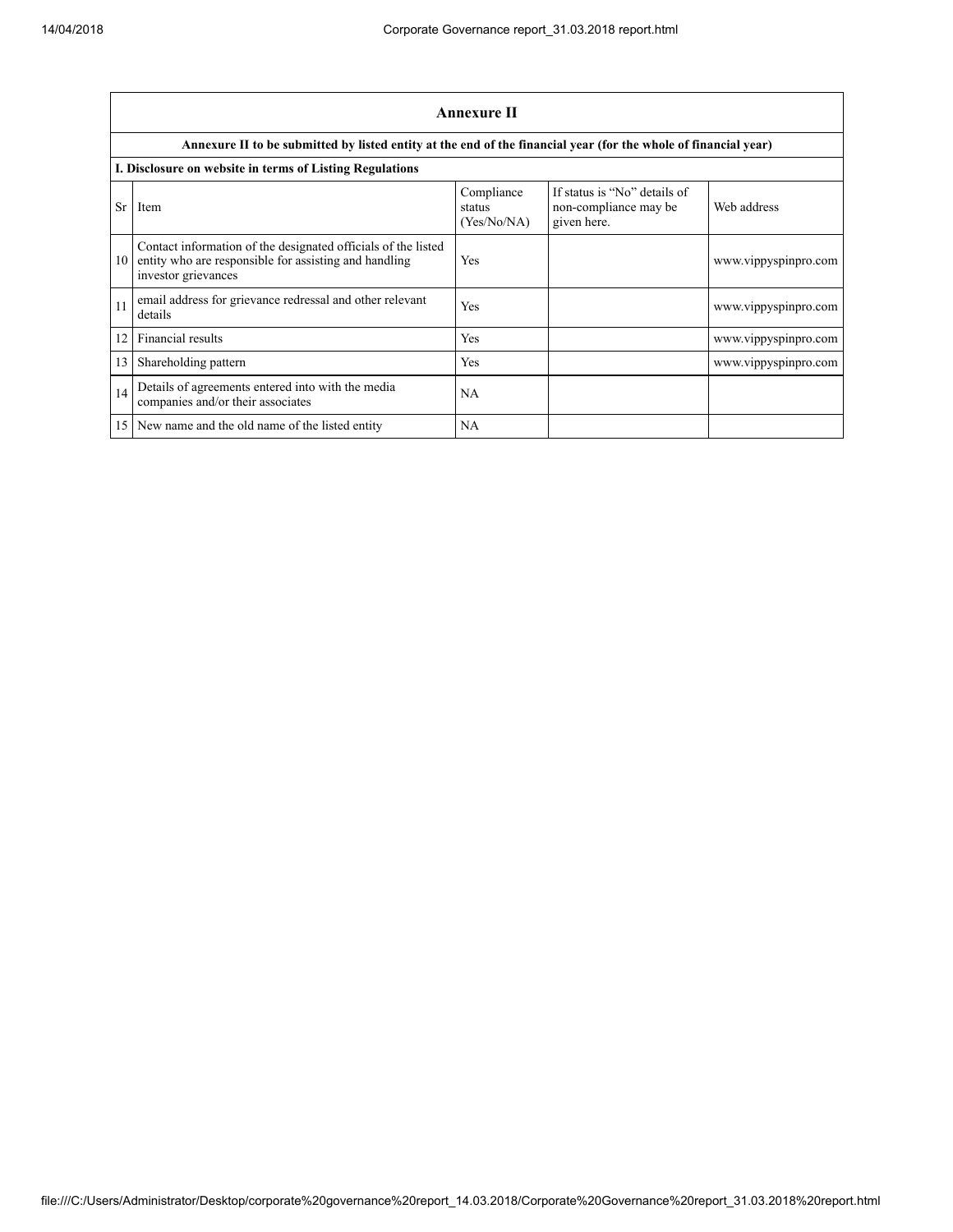|                | <b>Annexure II</b>                                                                                                   |                      |                                     |                                                                    |  |
|----------------|----------------------------------------------------------------------------------------------------------------------|----------------------|-------------------------------------|--------------------------------------------------------------------|--|
|                | <b>II. Annual Affirmations</b>                                                                                       |                      |                                     |                                                                    |  |
| <b>Sr</b>      | Particulars                                                                                                          | Regulation<br>Number | Compliance<br>status<br>(Yes/No/NA) | If status is "No" details of non-<br>compliance may be given here. |  |
| $\mathbf{1}$   | Independent director(s) have been appointed in terms of<br>specified criteria of 'independence' and/or 'eligibility' | 16(1)(b) &<br>25(6)  | Yes                                 |                                                                    |  |
| $\overline{c}$ | Board composition                                                                                                    | 17(1)                | Yes                                 |                                                                    |  |
| 3              | Meeting of Board of directors                                                                                        | 17(2)                | Yes                                 |                                                                    |  |
| 4              | Review of Compliance Reports                                                                                         | 17(3)                | Yes                                 |                                                                    |  |
| 5              | Plans for orderly succession for appointments                                                                        | 17(4)                | Yes                                 |                                                                    |  |
| 6              | Code of Conduct                                                                                                      | 17(5)                | Yes                                 |                                                                    |  |
| 7              | Fees/compensation                                                                                                    | 17(6)                | Yes                                 |                                                                    |  |
| 8              | Minimum Information                                                                                                  | 17(7)                | Yes                                 |                                                                    |  |
| 9              | Compliance Certificate                                                                                               | 17(8)                | Yes                                 |                                                                    |  |
| 10             | Risk Assessment & Management                                                                                         | 17(9)                | Yes                                 |                                                                    |  |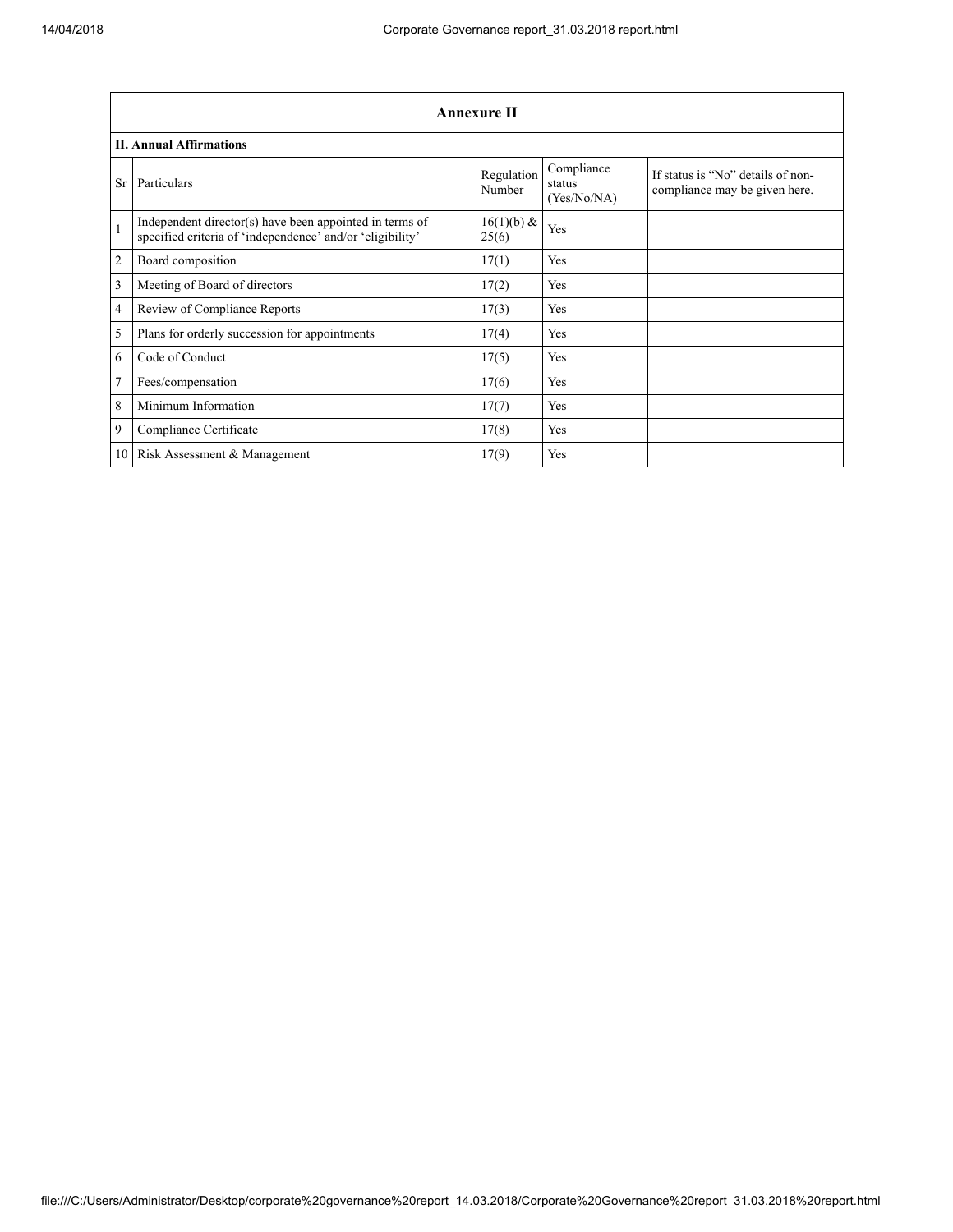|           | <b>Annexure II</b>                                                                 |                               |                                  |                                                                    |  |
|-----------|------------------------------------------------------------------------------------|-------------------------------|----------------------------------|--------------------------------------------------------------------|--|
|           | <b>II. Annual Affirmations</b>                                                     |                               |                                  |                                                                    |  |
| <b>Sr</b> | Particulars                                                                        | Regulation<br>Number          | Compliance status<br>(Yes/No/NA) | If status is "No" details of non-<br>compliance may be given here. |  |
| 11        | Performance Evaluation of Independent Directors                                    | 17(10)                        | <b>Yes</b>                       |                                                                    |  |
| 12        | Composition of Audit Committee                                                     | 18(1)                         | Yes                              |                                                                    |  |
| 13        | Meeting of Audit Committee                                                         | 18(2)                         | Yes                              |                                                                    |  |
| 14        | Composition of nomination $&$ remuneration<br>committee                            | 19(1) & (2)                   | Yes                              |                                                                    |  |
| 15        | Composition of Stakeholder Relationship<br>Committee                               | 20(1) & (2)                   | <b>Yes</b>                       |                                                                    |  |
| 16        | Composition and role of risk management<br>committee                               | 21(1), (2), (3),<br>(4)       | <b>NA</b>                        |                                                                    |  |
| 17        | Vigil Mechanism                                                                    | 22                            | Yes                              |                                                                    |  |
| 18        | Policy for related party Transaction                                               | 23(1), (5), (6),<br>(7) & (8) | Yes                              |                                                                    |  |
| 19        | Prior or Omnibus approval of Audit Committee for<br>all related party transactions | 23(2), (3)                    | <b>Yes</b>                       |                                                                    |  |
| 20        | Approval for material related party transactions                                   | 23(4)                         | NA                               |                                                                    |  |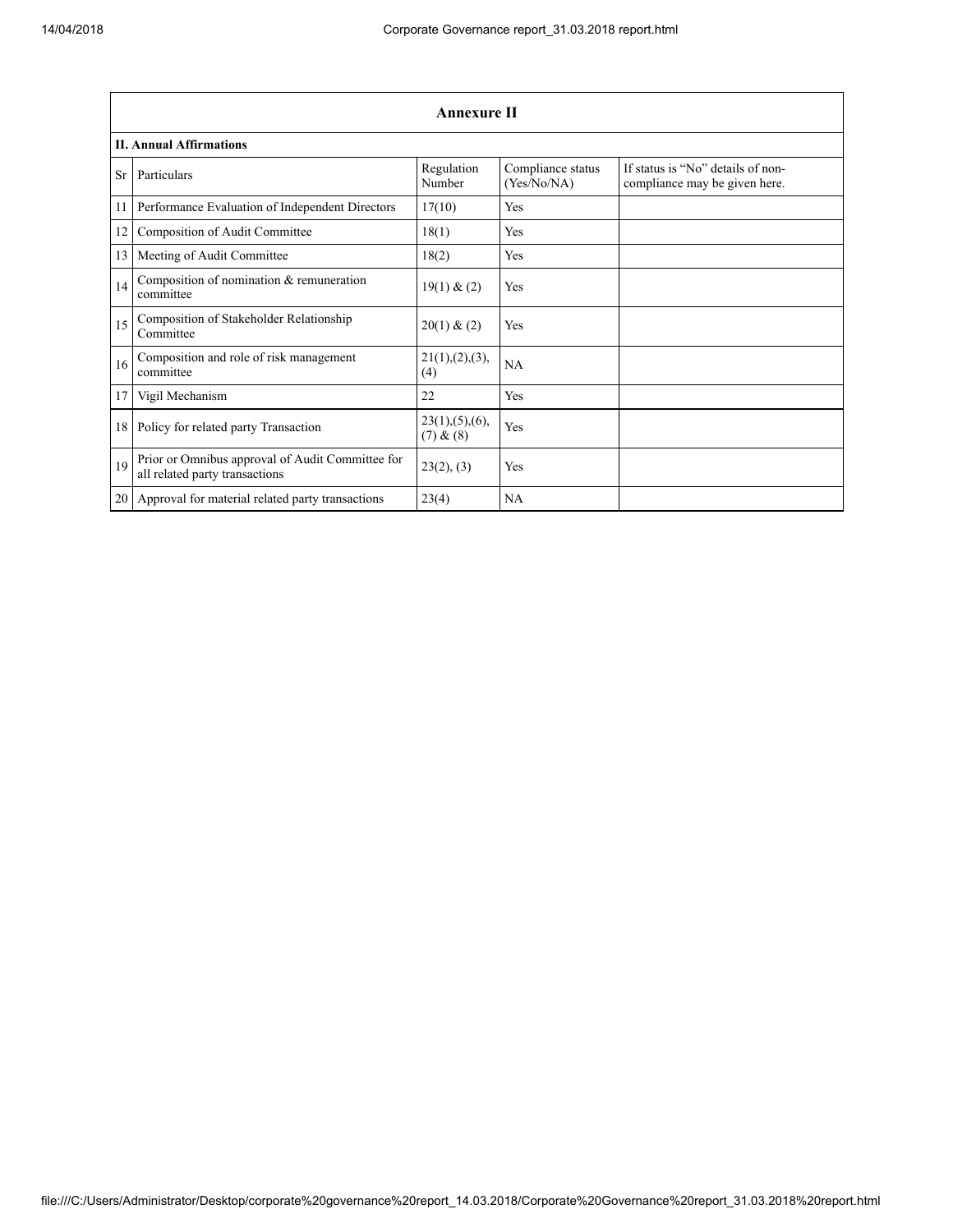|           | <b>Annexure II</b>                                                                                                   |                                      |                                     |                                                                    |
|-----------|----------------------------------------------------------------------------------------------------------------------|--------------------------------------|-------------------------------------|--------------------------------------------------------------------|
|           | <b>II. Annual Affirmations</b>                                                                                       |                                      |                                     |                                                                    |
| <b>Sr</b> | Particulars                                                                                                          | Regulation<br>Number                 | Compliance<br>status<br>(Yes/No/NA) | If status is "No" details of non-<br>compliance may be given here. |
| 21        | Composition of Board of Directors of unlisted material Subsidiary                                                    | 24(1)                                | NA                                  |                                                                    |
| 22        | Other Corporate Governance requirements with respect to<br>subsidiary of listed entity                               | 24(2),(3),<br>$(4)$ , $(5)$ &<br>(6) | <b>NA</b>                           |                                                                    |
| 23        | Maximum Directorship & Tenure                                                                                        | $25(1)$ &<br>(2)                     | Yes                                 |                                                                    |
| 24        | Meeting of independent directors                                                                                     | $25(3)$ &<br>(4)                     | Yes                                 |                                                                    |
| 25        | Familiarization of independent directors                                                                             | 25(7)                                | Yes                                 |                                                                    |
| 26        | Memberships in Committees                                                                                            | 26(1)                                | Yes                                 |                                                                    |
| 27        | Affirmation with compliance to code of conduct from members of<br>Board of Directors and Senior management personnel | 26(3)                                | Yes                                 |                                                                    |
| 28        | Disclosure of Shareholding by Non-Executive Directors                                                                | 26(4)                                | Yes                                 |                                                                    |
| 29        | Policy with respect to Obligations of directors and senior<br>management                                             | $26(2)$ &<br>26(5)                   | Yes                                 |                                                                    |
|           | Any other information to be provided - Add Notes                                                                     |                                      |                                     |                                                                    |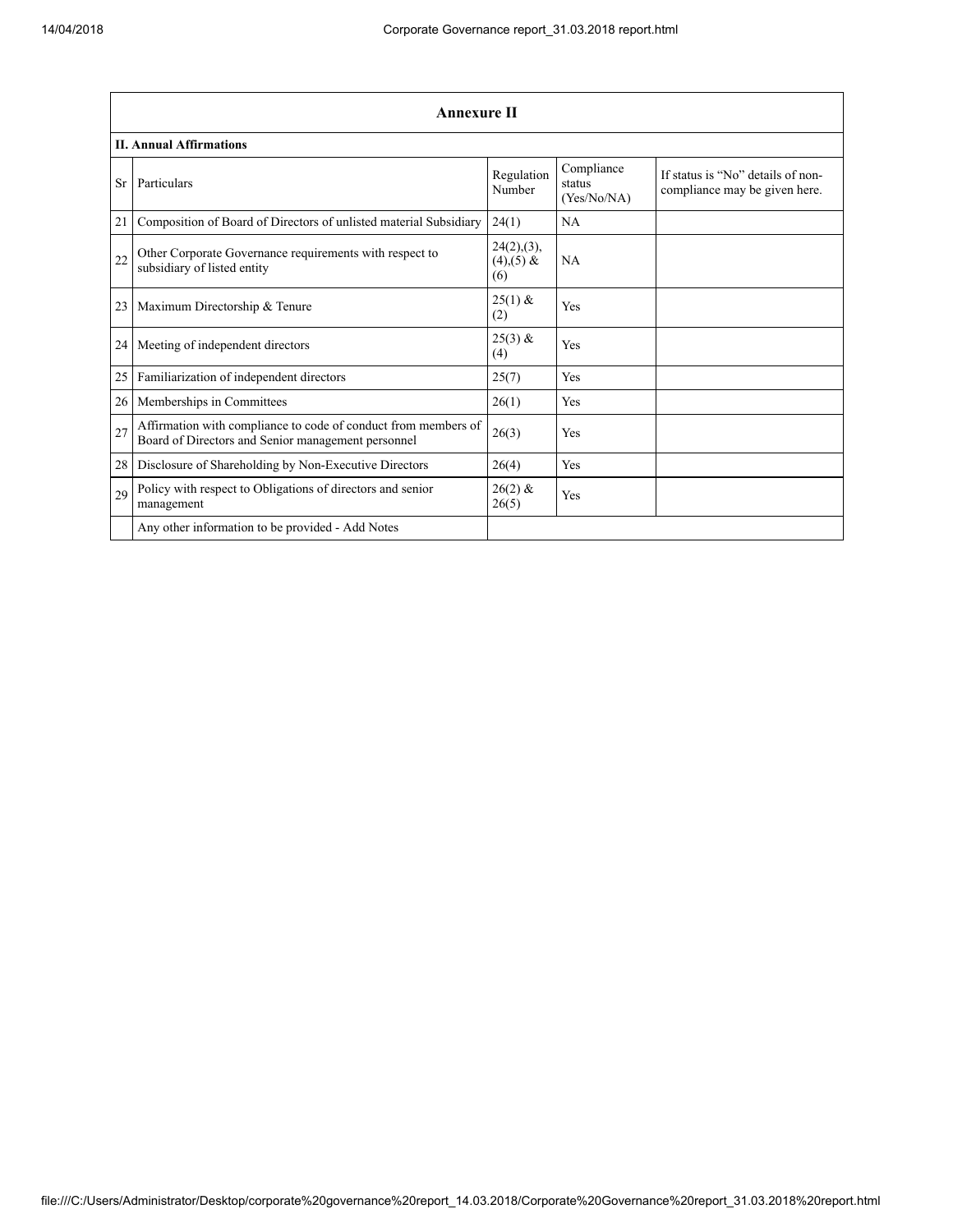|   | <b>Annexure II</b> |  |
|---|--------------------|--|
|   | Name of signatory  |  |
| ി | Designation        |  |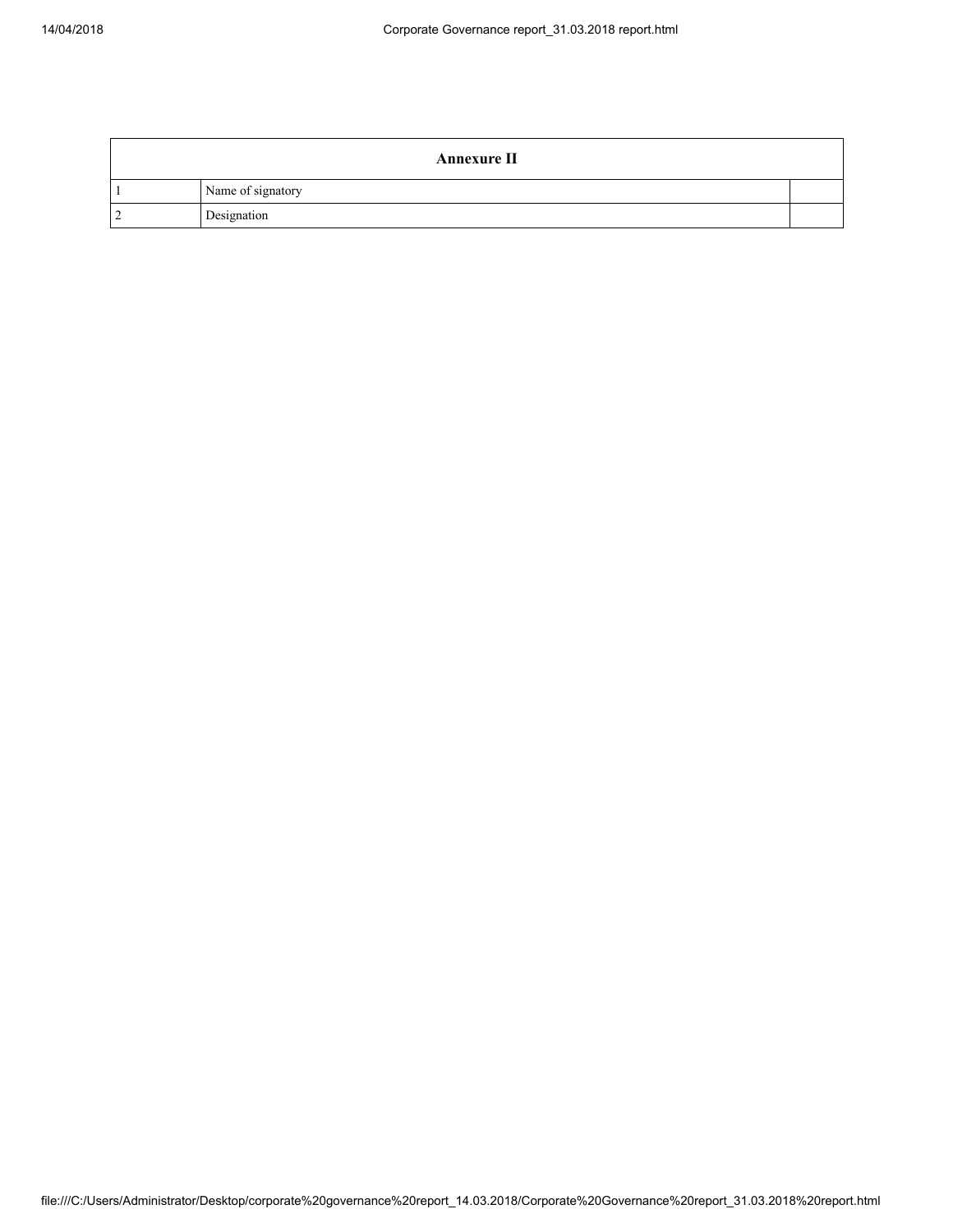| Annexure II                                                                                                                                                           |                                         |  |
|-----------------------------------------------------------------------------------------------------------------------------------------------------------------------|-----------------------------------------|--|
| <b>III.</b> Affirmations                                                                                                                                              |                                         |  |
| <b>Particulars</b>                                                                                                                                                    | <b>Compliance status</b><br>(Yes/No/NA) |  |
| The Listed Entity has approved Material Subsidiary Policy and the Corporate Governance requirements with<br>respect to subsidiary of Listed Entity have been complied | NA                                      |  |
| Any other information to be provided                                                                                                                                  |                                         |  |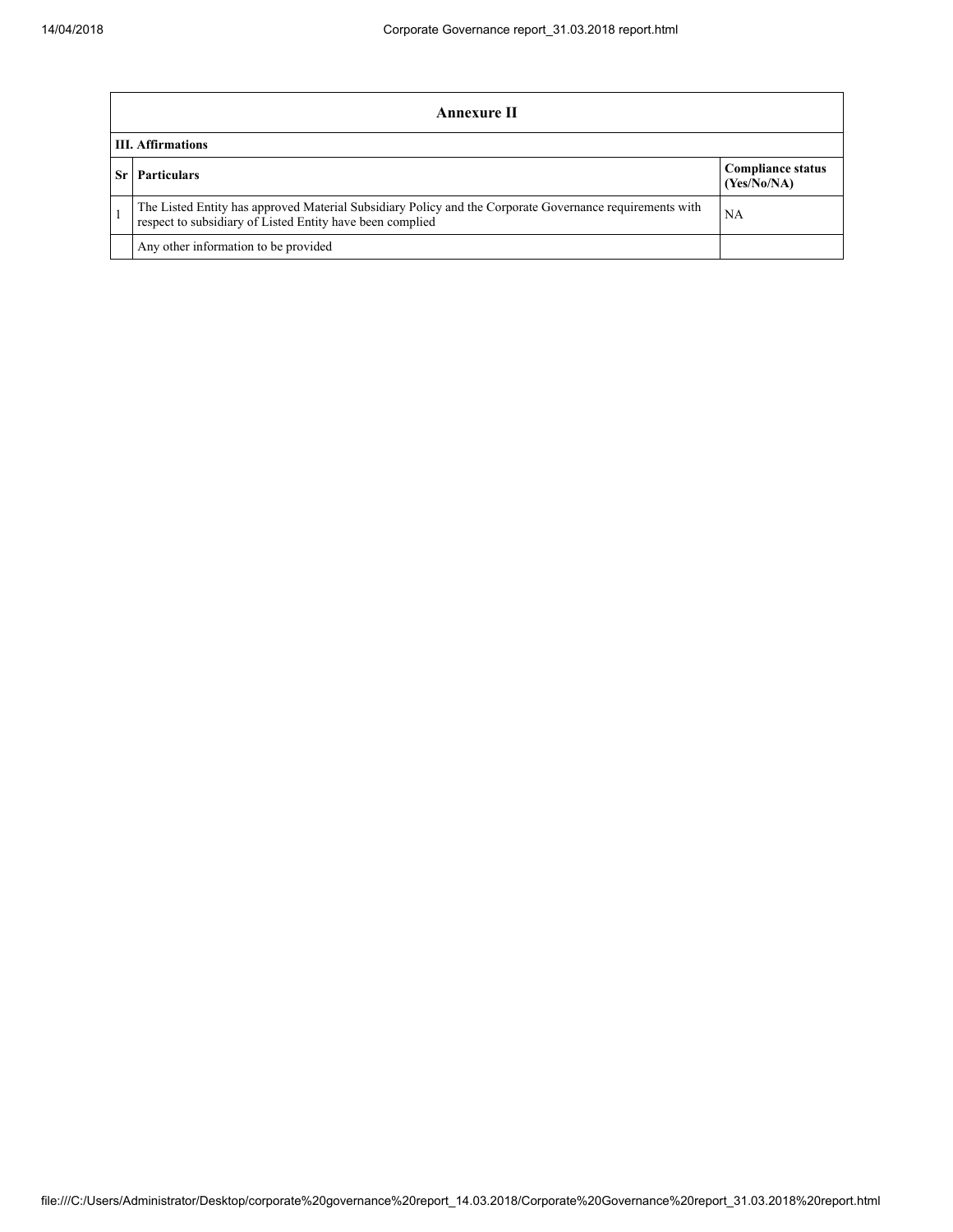|                | <b>Annexure II</b> |                      |  |
|----------------|--------------------|----------------------|--|
|                | Name of signatory  | Satyanarayan Patidar |  |
| $\overline{2}$ | Designation        | Company Secretary    |  |